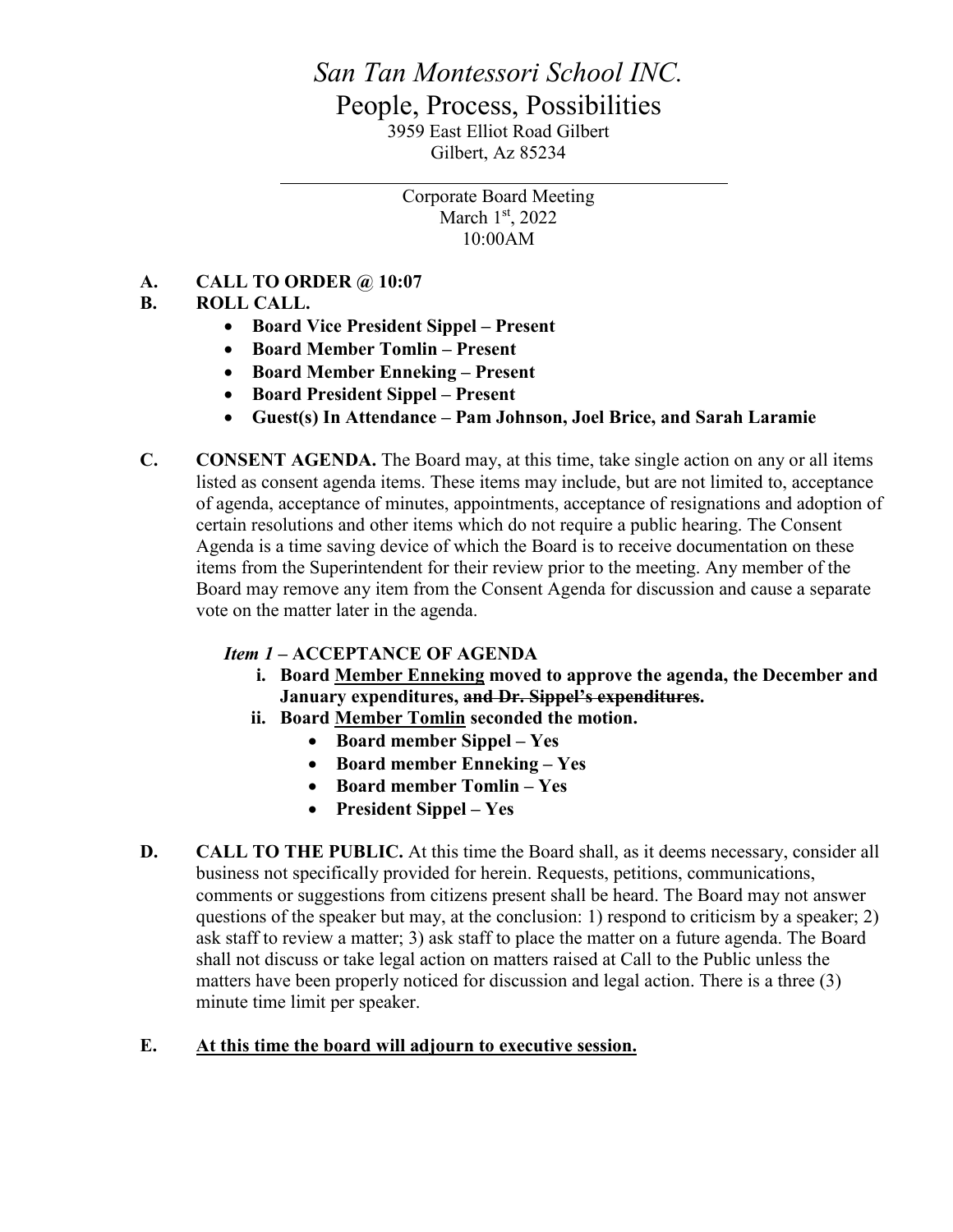**F. SUPERINTENDENT'S REPORT.** The Superintendent, member of Administration staff or those designated by the Superintendent may present information pertinent to items under consideration or information related to the operation of the School. There shall however be no discussion at this time except for clarification inquiries.

**Enrollment Update – Dr. Kristofer Sippel, Superintendent Out of State Summer Conference Request – Ms. Laramie & Mr. Tauscher, Principals 2021/2022 Budget Presentation – Joel Brice, CFO 2022/2023 Budget Projection Presentation – Joel Brice, CFO**

- **G. OLD BUSINESS.** The Board shall consider any business that has been previously considered and which is still unfinished to include those items previously postponed or tabled. No member of the public shall be permitted to speak on these items unless invited to do so by the President.
- **H. NEW BUSINESS.** The Board shall consider any business not yet considered. No member of the public shall be permitted to speak on these items unless invited to do so by the President.

*Item 1 –* **Give the Board President the authority to enter into legal agreements, including, but not limited to, intergovernmental agreements, contracts, and memorandums of understanding, with Yavapai County and its departments.**

**Board Member Sippel moved to approve.**

**Board Member Tomlin seconded the motion.**

- **Board member Sippel – Yes**
- **Board member Enneking – Yes**
- **Board member Tomlin – Yes**
- **President Sippel – Yes**

*Item 2 –* **Acceptance and Approval of the SETTLEMENT AGREEMENT AND RELEASE OF CLAIMS for ACCELERATED CONSTRUCTION and JIREH CONSTRUCTION.**

**Board President Sippel moved to approve.**

**Board Member Sippel seconded the motion.**

- **Board member Sippel – Yes**
- **Board member Enneking – Absent for Vote**
- **Board member Tomlin – Yes**
- **President Sippel – Yes**

### *Item 3 –* **Acceptance and Approval ST extra duty stipend.**

**Board President Sippel moved to approve.**

**Board Member Enneking seconded the motion.**

- **Board member Sippel – Yes**
- **Board member Enneking – Yes**
- **Board member Tomlin – Abstained**
- **President Sippel – Yes**